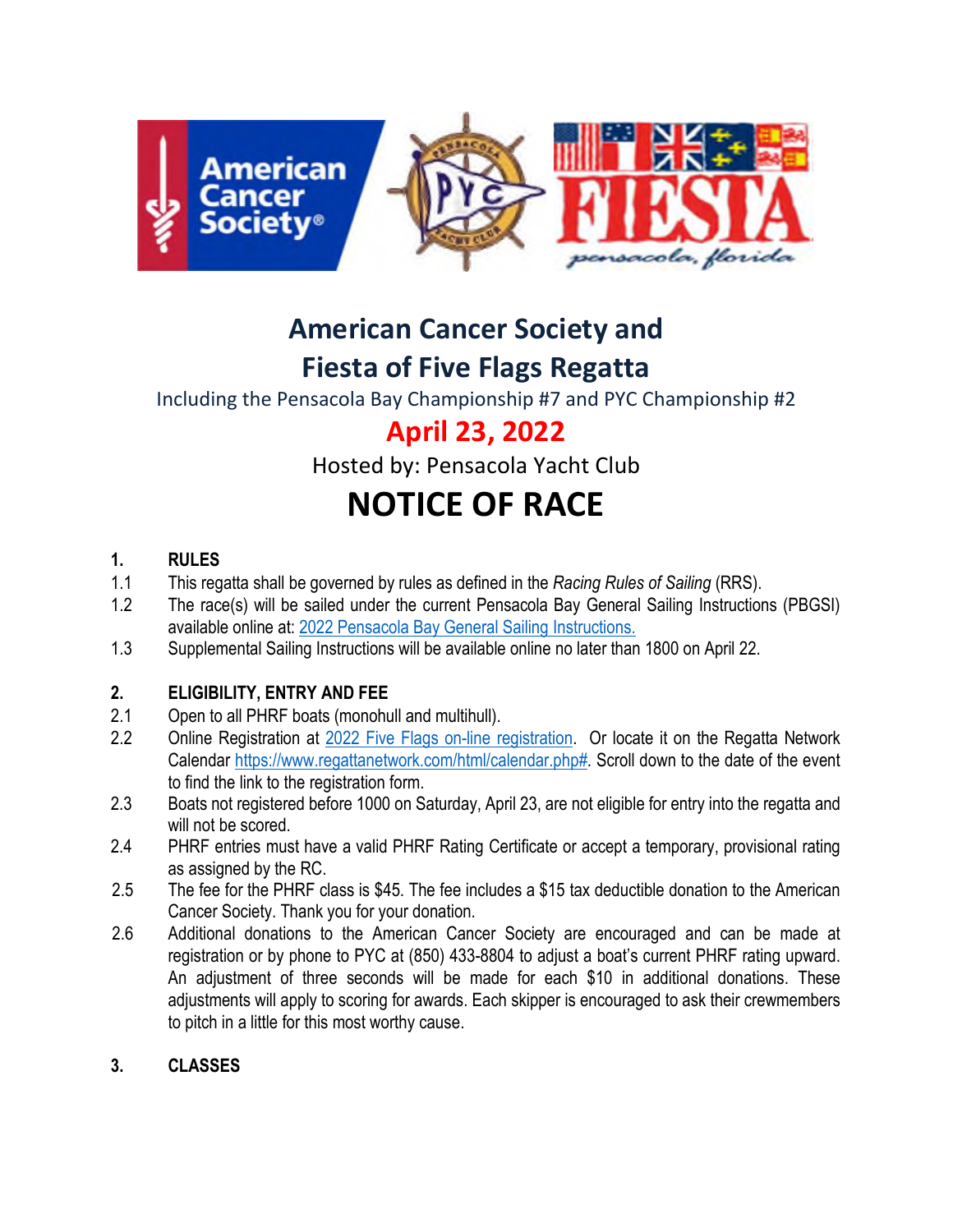3.1 Classes may include PHRF Spinnaker and Non-Spinnaker. Each class must have no less than 3 started boats to compete as a class. Any PHRF class with more than 8 boats may be divided into sub-classes at the discretion of the Race Committee (RC).

#### **4 NOTICES TO COMPETITORS.**

- 4.1 Notices to Competitors will be posted on the Official Notice Board (ONB) on the Blue Porch. Competitors will be informed by text or email (indicated in the registration form) when a Notice to competitors is posted on the ONB.
- 4.2 Changes to the rules will be posted on the ONB before 0830am on the day it will take effect, except that any change to the schedule of races will be posted no later than 2000 on the day before it will take effect.
- 4.3 For an on the water change to the sailing instructions: "L" flag shall be displayed. The change will be announced on the designated VHF channel. (This changes RRS Race Signals)

#### **5 SIGNALS MADE ASHORE**

- 5.1 Signals made ashore will be displayed from a flagpole in the Pensacola Yacht Club lawn.
- 5.2 When flag AP is displayed ashore, '1 minute' is replaced with 'not less than 30 minutes' in the race signal AP. (This changes RRS Race Signals)

#### **6 COMMUNICATION**

- 6.1 [DP] All boats shall carry a VHF radio capable of communicating on channel 72. Channels 68, 69, and 71 may be used. (This changes Class Rule C5.2 (3))
- 6.2 On the water, the Race Committee (RC) will make courtesy broadcasts to competitors on VHF radio channel 72.
- 6.3 [DP] From the first warning signal until the end of the last race of the day, except in an emergency or as required by a rule, a boat shall not make voice nor data transmissions and shall not receive voice nor data communication that is not available to all boats.
- 6.4 The RC may broadcast the course, bearing and distance information before the warning signal, start times, starting infractions, and information important to racing. Failure of the transmission, failure of any boat to receive or properly interpret this information, or any errors or omissions on the part of the hailed messages shall not constitute grounds for granting redress. (This changes RRS 62.1(a))
- 6.5 Individual recalls and boats penalized under RRS 30.2 or RRS 30.3 may be broadcast on the designated VHF channel using bow/sail numbers. (This changes RRS 29.1, 30.2 and 30.3)
- 6.6 Failure of the RC to make any broadcast or to time it accurately will not be grounds for a request for redress. (This changes RRS 62.1(a))
- 6.7 The RC may broadcast any course changes over the designated VHF channel. Failure of a boat to hear such notification or failure to broadcast will not be grounds for redress. (This changes RRS 62.1(a))

# **7. SCHEDULE**

April 23, Saturday:

1000 On-Line Registration Closes 1000 Competitors meeting at PYC 1155 Warning signal for first race of the day Awards - ASAP following the racing, awards will be given at PYC